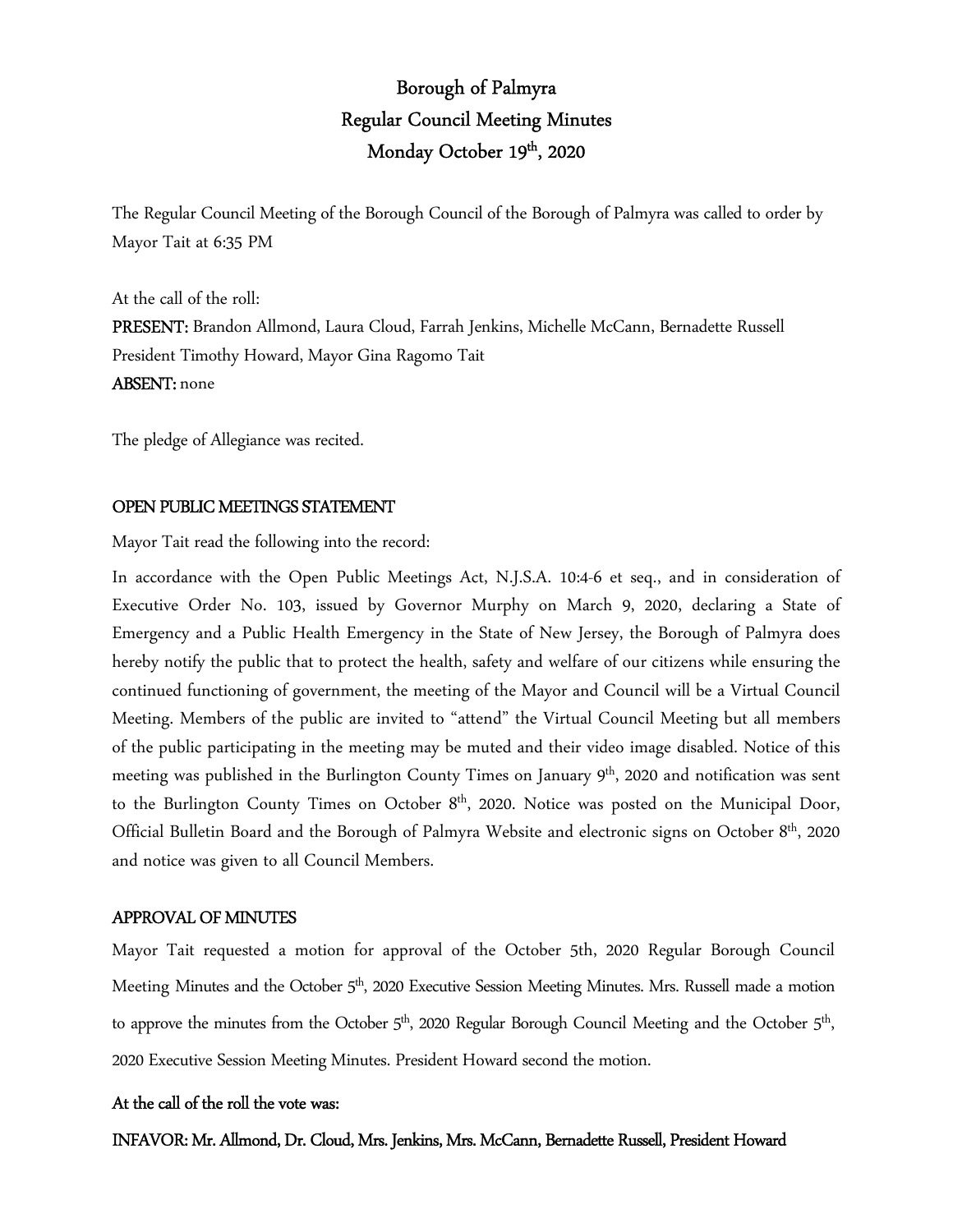### AGAINST: None

#### Motion Carried

#### **CORRESPONDENCE**

Municipal Clerk, Ms. Jackson acknowledged a thank-you letter received from the Family of Edna Webb.

#### REDEVELOPMENT

#### Rt. 73 South Redevelopment Area- Update

Mr. Gural stated the redeveloper has submitted the application to the Land Use Board for subdivision and site plan approval and it will be heard at the November 18<sup>th</sup>, 2020 meeting of the Land Use Board. Mr. Gural indicated the Special Master, John Sweeney, was approved last week by the courts; allowing for the sheriff sale to proceed on the Fillit properties. Mr. Gural noted the sheriff sale of the Fillit properties will be held at Borough Hall on December 2<sup>nd</sup>, 2020. Mr. Gural noted the negotiations with Fair Share Housing regarding the affordable housing requirements are ongoing.

#### Redevelopment Study Block 80 Lot 6, former Knights of Columbus property - update

Mayor Tait stated the public hearing regarding the determination of need of Block 80 Lot 6 the former Knight's of Columbus building will be heard at the Land Use Board meeting on Wednesday October 21, 2020 at 7:00 pm.

### Outlaw Training & Fitness/620-622 Highland Ave Redevelopment Project -update

Mr. Gural stated the trail date for the determination of the valuation of the property will be held on February 22, 2021.

#### PROFESSINAL UPDATES

#### William Kirchner, ERI

Mr. Kirchner indicated at the last meeting we awarded the contracts for the three projects: 2020 Road Improvement project, Temple Blvd. Improvement Project and the 5<sup>th</sup> and Race Street Improvement project. Mr. Kirchner noted the pre-construction conference was held on Wednesday for those projects, noting the attendance of the Police Department, Public Works Department, Think Pavers Contracting, New Jersey American Water Co, and the Bridge Commission for the Temple Blvd. project. Mr. Kirchner stated the first project will be the 2020 Road Improvement project which includes Walnut and Pear Streets, then progressing towards Virginia, Maryland and Oregon Streets to continue with that portion of the project. Mr. Kirchner stated there is a meeting scheduled for later in the week to go over the traffic specifics for traffic control on the Temple Boulevard Project. Mr. Kirchner stated the 5<sup>th</sup> and Race project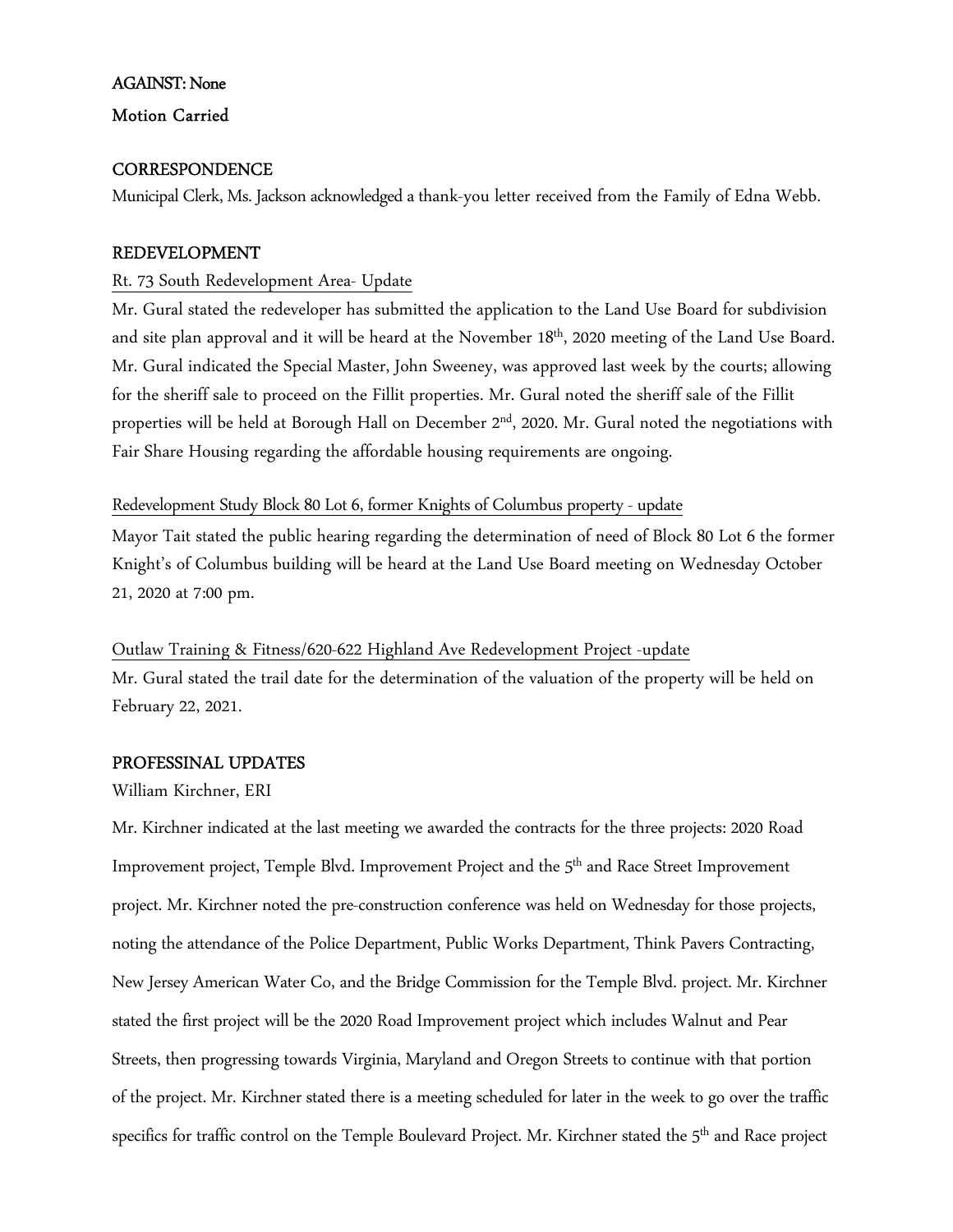for now is in a wait and see; depending upon if the children return to in-school learning or if they remain in a virtual learning environment. Mr. Kirchner stated he was hoping, if we have a mild winter, to have all the various projects commence over the winter. Mr. Kirchner also noted that New Jersey American Water Co. has submitted additional street opening permits for additional main replacements for Walnut Street, West Henry Street from Cinnaminson Avenue to Public Road, Hubbs Street, Charles Street from Park Avenue to Public Road and Park Avenue from Charles Street to West Henry. Mr. Kirchner noted they will be bringing in pipe this week and are hoping to have it installed before inschool starts on the 16<sup>th</sup> of November. Mr. Kirchner stated they were hoping to have a proposal for the Veterans Park Improvements by the end of month so council would have it for the November meeting.

#### PUBLIC COMMENT

#### Mayor Tait noted:

We requested those participants wishing to have or make a Public comment, email their questions or comments in advance to Borough Clerk Rita Jackson at djackson@boroughofpalmyra.com. The opportunity to submit comments prior to meeting expired at 12:00 PM on Monday October 19, 2020. All comments will become part of the record and included with the Meeting Minutes. Mayor Tait asked for a motion to open the Public Portion. Mrs. Russell made a motion to open the public portion for comments. President Howard second the motion.

#### All members present voted in favor of the motion. Motion Carried

The Municipal Clerk read the following comments received:

#### Kim Robinson – Leconey Avenue

It is my understanding that at the last borough council meeting on October 5, 2020 there was a discussion on fulfilling a request for churches to use Payton Flournoy Park. I want to remind the council that in June 2020 a group of four PHS students requested the use of Payton Flournoy Park for a peaceful Black Lives Matter protest. Also, in August 2020 that same group of students and concerned community members requested usage of the park for a panel discussion. Both events were denied approval from the Borough to use the park. The events took place but without the support of the Borough. To allow another group, even churches to officially utilize the park would be both against policy and send the wrong message to our community. Thank you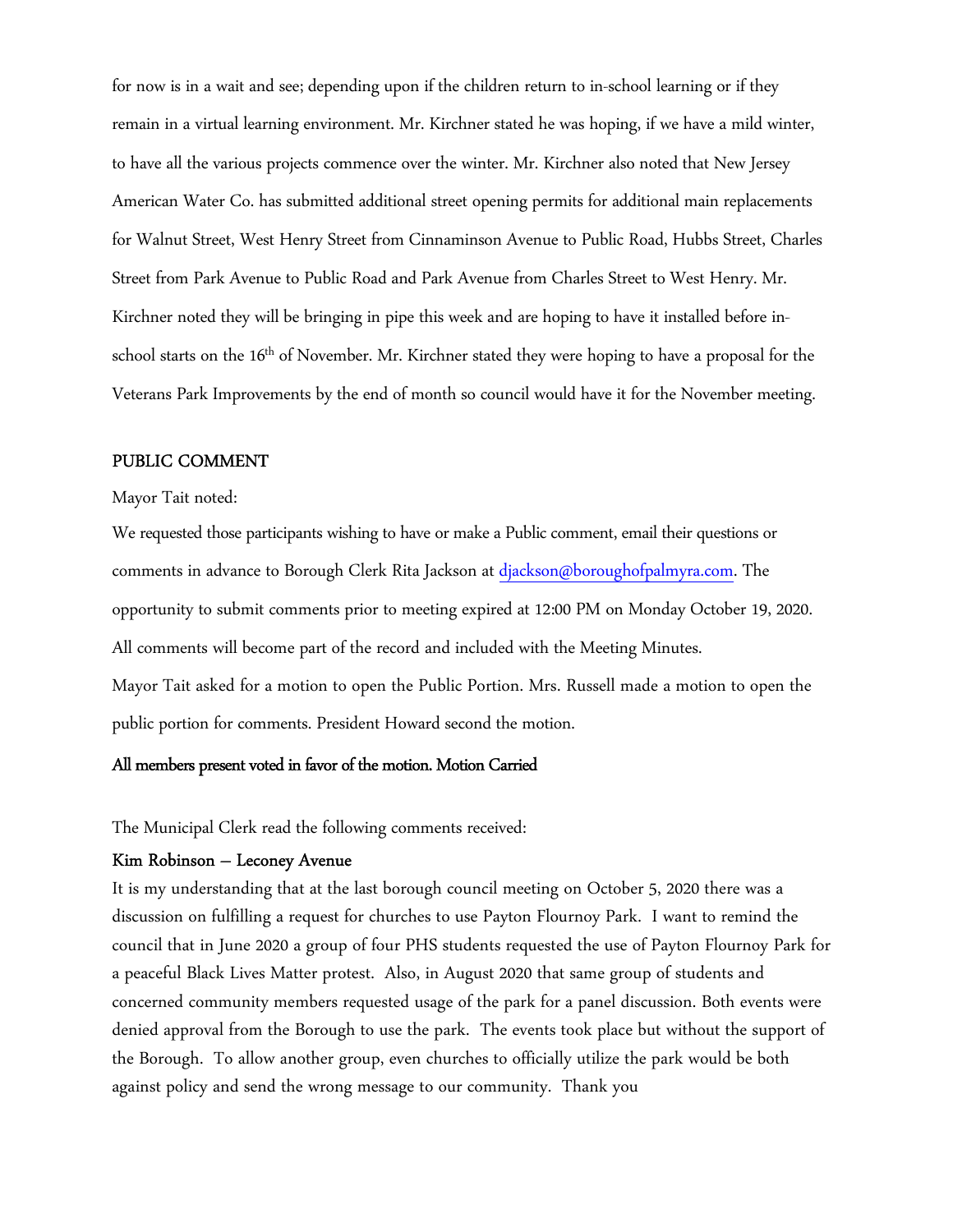Mayor Tait indicated she has spoken with Mrs. Robinson regarding her concern noting that Pastor Soper's request was formally submitted, accompanied by a certificate of insurance and the request had been update not to included the sound system only the electric, which is always on, on the bandshell. There was some additional discussion regarding the proposed event and the past events.

#### Ms. Weiner- Charles Street

Ms. Weiner indicated the Scarecrow Contest was up and running noting the scarecrows decorating the light poles along Broad Street. Ms. Weiner indicated the Halloween Mini Parade is proceeding on Friday October 30<sup>th</sup>, 2020. The Fire department will begin moving at 6:30 noting the will begin on the river side and crossover the tracks about 7:30. Me. Weiner stated Ms. Hui made an interactive map which is posted on the Halloween Parade Committee's website as well as the Borough's website. Ms. Weiner thanked the Palmyra Police Department, Fire Department and Lenny's Towing for all their help with the event. Ms. Weiner noted the Halloween "Pins" are in and will be distributed to participants in the parade and thru businesses in the area; she thanked Ms. Rossignol for the design of the pins this year.

No one else from the public wishing to be heard, Mayor Tait asked for a motion to close the Public Portion. Mrs. Russell made a motion to close the public portion, President Howard second the motion.

#### All members present voted in favor of the motion. Motion Carried

#### RESOLUTIONS

Resolution 2020-202 and Resolution 2020-205 will be enacted as a single motion, if either resolution needs additional discussion it will be removed from the consent agenda and voted on separately. Mayor Tait asked if anything needed to be pulled from the consent agenda. Borough Council indicated no.

Resolution 2020-202, Resolution Requesting Approval of item of Revenue and Appropriation N.J.S.A. 40A:4-87(Chapter 159) 2020 Safe and Secure Communities Grant Program in the amount of \$39,485.00

Resolution 2020-203, Resolution Appointing Juan Delgado as Plumbing Subcode Official and Plumbing Inspector at the combined annual Salary of \$17,500.00 Retroactive to October  $6<sup>th</sup>$ , 2020

Resolution 2020-204, Resolution Authorizing Employee Assistance Program Contract with Seaside Serenity Counseling, LLC effective 01/01/2021 in an Amount of \$3,400.00

Resolution 2020-205, Resolution Authorizing the Payment of Bills for the Month of October 2020 in the Amount of \$1,502,161.23.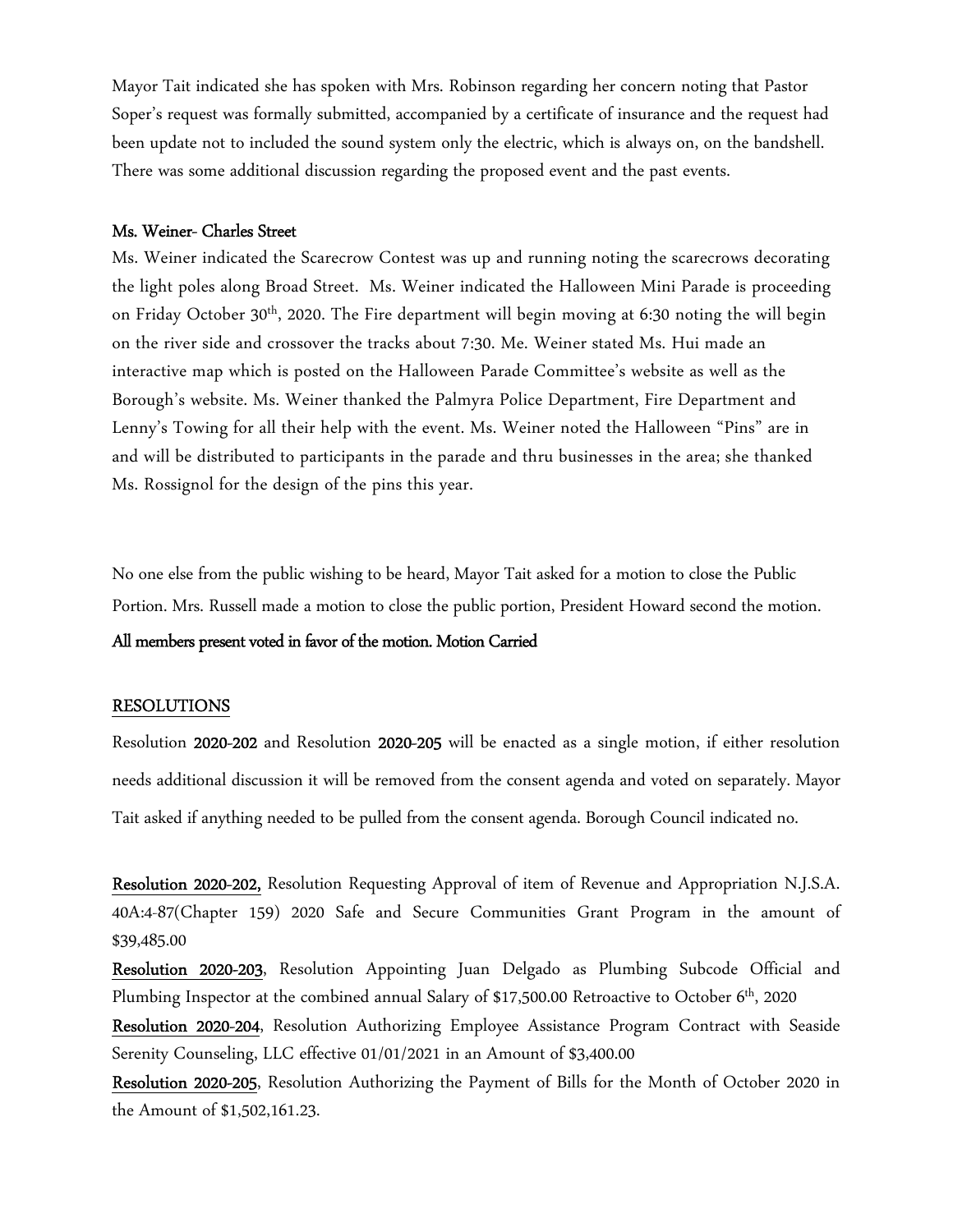Mayor Tait requested a motion to approve resolutions 2020-202 thru 2020-205. Mrs. Russell made a motion to approve Resolutions 2020-202 thru 2020-205. Mr. Allmond seconded the motion.

### At the call of the roll:

INFAVOR: Mr. Allmond, Dr. Cloud, Mrs. Jenkins, Mrs. McCann, Mrs. Russell, President Howard

### AGAINST: None

Motion Carried. Resolutions 2020-202 thru Resolution 2020-205 were approved

### MOTION TO APPROVE TREASURERS REPORTS

Mayor Tait requested a motion to approve the Treasurer's Reports for September 2020. Mrs. Russell made a motion to approve the Treasurer's Reports for September 2020. President Howard second the motion.

## At the call of the roll: INFAVOR: Mr. Allmond, Dr. Cloud, Mrs. Jenkins, Mrs. McCann, Mrs. Russell, President Howard AGAINST: None

### Motion Carried. Treasurers Report was approved.

### DISCUSSION ITEMS

Mayor Tait indicated she had spoken with the Mayors of Riverton and Cinnaminson and they decided Trick-or-Treating would be held on Saturday October 31<sup>st</sup>, 2020 from 4:00 pm to 8:00 pm in all three towns.

Chief Campbell indicated the Firearms Basic Training Seminar was been held tonight and tomorrow night in the Cinnaminson Township building at 6:00 pm. Chief Campbell stated that due to the popularity of the seminar they would be looking into dates in November to continue holding the seminar. Chief Campbell indicated the meeting held with the Philadelphia Police department in regards to the noise coming out of the parks went very well and they are looking to set up another meeting with the residents along the river, from Palmyra, Riverton and Cinnaminson. Chief Campbell indicated the Philadelphia Police department is taking a very proactive approach in trying to resolve this issue with the noise.

Mr. Gural indicated the renovations in Borough Hall have been completed and depending upon what happens in the area with covid-19 the building is ready to go. Mr. Gural noted the uptick in case in Palmyra and throughout the state. Mr. Gural stated the staff can return to normal in office hours when indicated to do so by the governing body. There was some discussion regarding opening to the public and having shorten hours on a specific day or two of the weeks. Mr. Gural indicated that due to the current uptick in the number of cases in town that perhaps the governing body should take another look at it in two weeks. Mayor Tait indicated Mr. Gural should talk with the staff and let council know how they feel.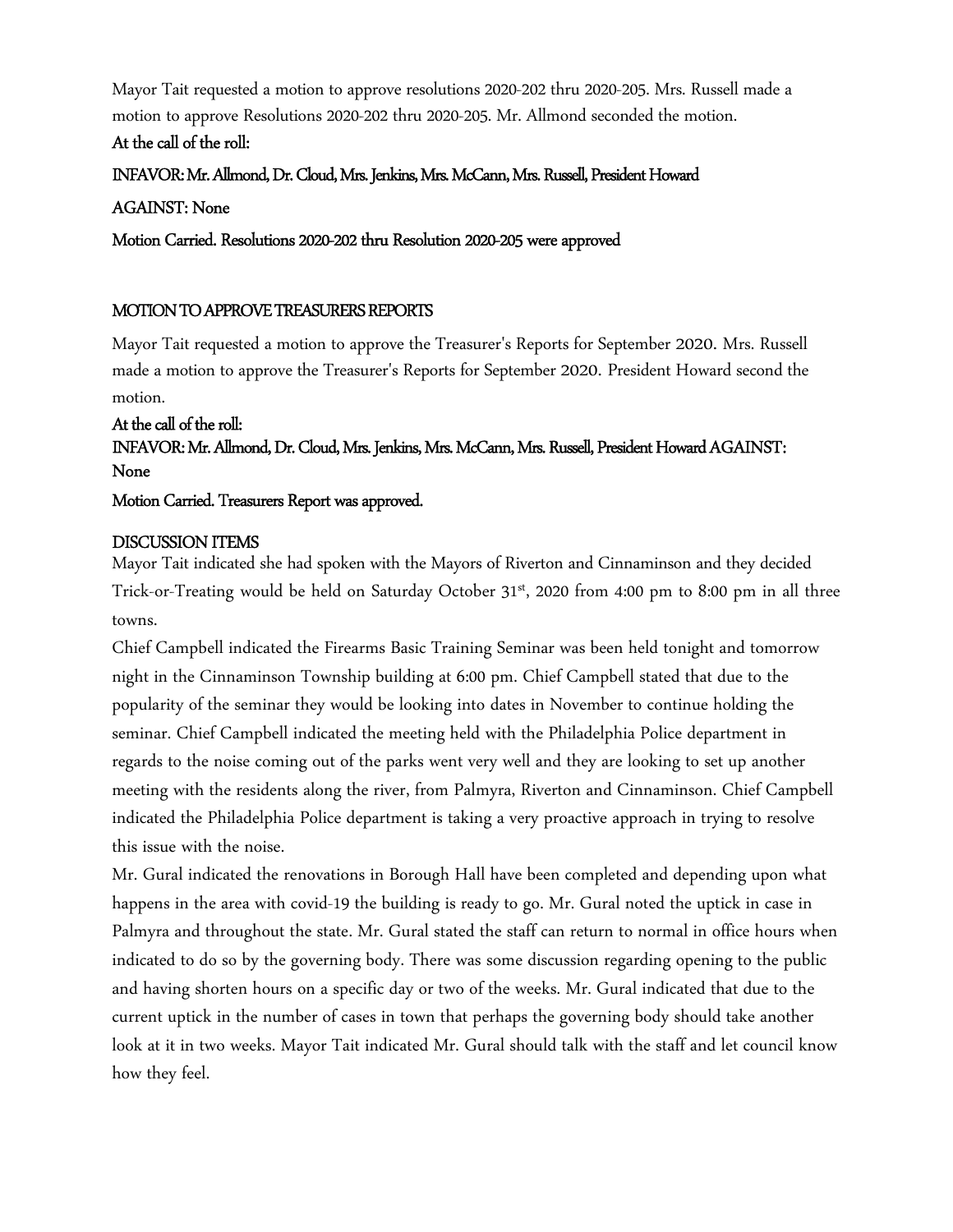Mr. Gural indicated he recently spoke with the Palmyra Police Association representatives regarding the Collective Bargaining Agreement and made to offer council noted. Mr. Gural indicated he had not yet heard back from them

Mr. Gural indicated he had nothing new to report regarding the former mayor Michelle Arnold's advance travel funds owed the Borough, he noted the fifth invoice had been sent with no response to date.

Mr. Gural indicated everyone has seen the procedures Mr. Rosenberg outlined to sell the Boroughowned lots. Mr. Gural stated it is complicated and could be expensive to the Borough. Mr. Gural indicated he drafted a letter to the adjacent property owners of the two parcels available for sale to determine the interest of purchasing those properties. Mr. Gural indicated he would have additional information once he sees the interest of those owners and at that time would be able to better determine how to proceed.

Mayor Tait indicated that Rev. Soper had unrequested the use of the sound system in their request to utilize the Payton I Flournoy Park for a Christmas eve event. Mayor Tait indicated Rev. Soper and Rev. Allan would need to complete the Covid-19 release and the hold harmless form in addition to the forms they submitted. President Howard noted the need for additional trash receptacles in the park in case they were needed. There was some additional discussion regarding the event, timing and number of people attending. After polling the governing body, the request was approved.

Mr. Gural indicated Mr. Rosenberg sent the letter to Willingboro Township noting the termination of the Animal Control contract due to them not fulfilling their responsibilities to the contract. Mr. Gural noted that we currently have a local animal control company helping on a case by case basis. Mr. Gural stated the animal control contract will be included with the Request for Proposals request in November so it can be awarded on an annual basis.

Mayor Tait indicated the Governor's Executive Order No 187 indicated that indoor sports can resume and notes the various way the buildings must be maintained and cleaned. There was discussion regarding usage of the building, the ability to clean the building around various groups using it, staffing of the center and the ability to sanitize the meeting rooms, gym and bathrooms. Mr. Russell stated she wanted to discuss the issues of opening as there have been conversations regarding opening the center and outdoor restrooms; she noted she was not in favor of opening them given the current circumstances but felt the discussion should be had. There was also discussion regarding opening the restrooms at Legion field and the ability to keep those facilities clean. Mr. Gural noted the current staffing that the Borough has noting the inability to keep the restroom cleaned as they should be given the current circumstances. Mr. Gural also noted that two of the community center employees were laid off and the discussion would need to be had regarding rehiring/restaffing the center in order to be able to reopen the community center. President Howard noted the discussion regarding opening the community center and Legion Field restrooms but indicated safety must be the number one priority before opening those facilities. After some additional discussion it was decided that we currently are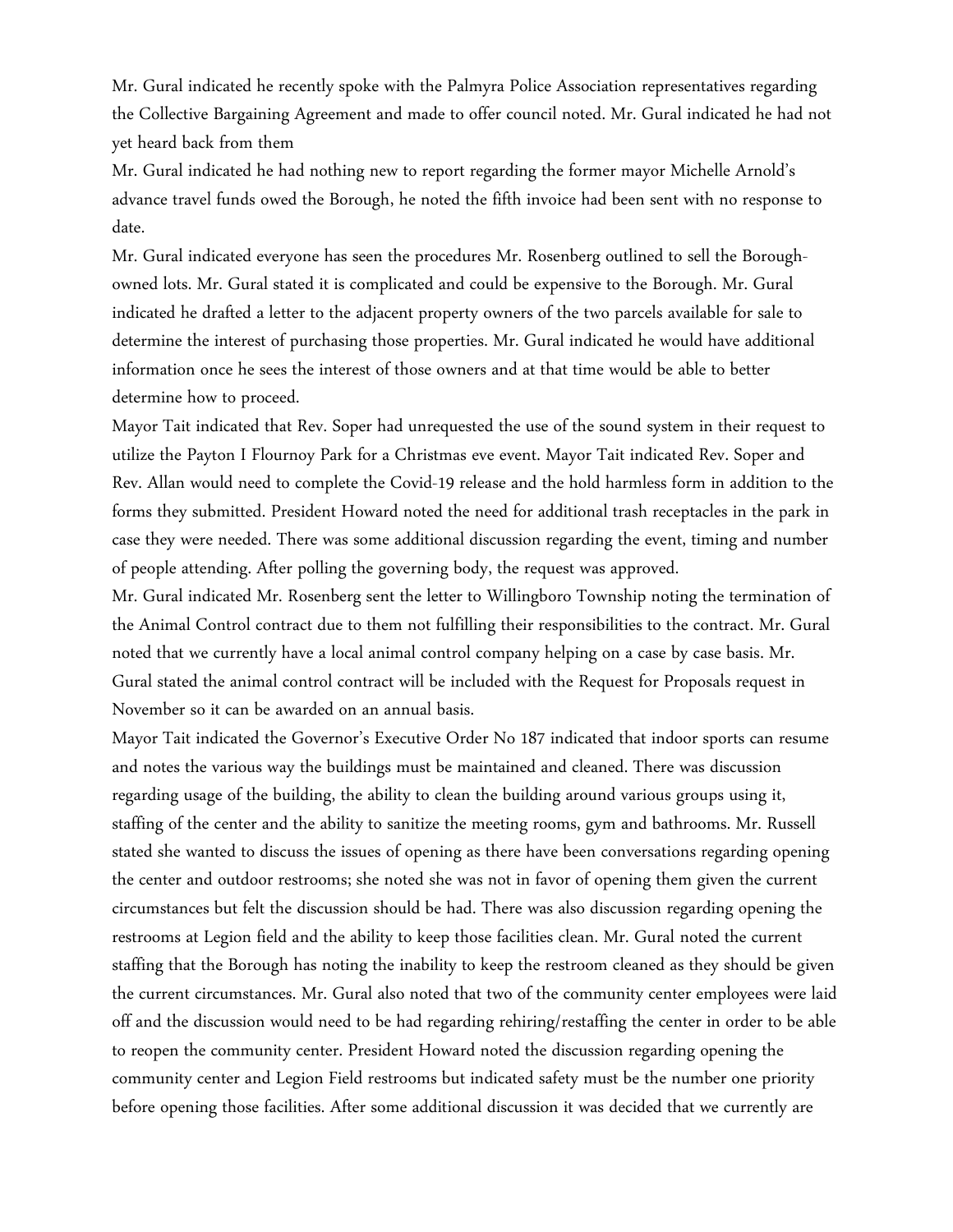not ready nor do we have the staff to handle those requests currently and that given the current uptick in covid-19 cases now is not the time to open those facilities.

Mr. Gural noted both Park Tavern and 5 West received approval for outdoor dining. Mr. Gural noted that only Park Tavern has applied for and received their outdoor extension to sell alcoholic beverages in their outdoor seating areas.

Mayor Tait introduced our 2020-2021 Student Representatives to Borough Council, Ellie Lake and Andrew Yansick.

Ellie Lake reported that virtual learning has been somewhat of a hurdle, but the students are getting thru it and the teachers are adjusted to the new technology and other than the connection issues it had been going relatively smoothly. Ms. Lake noted the fall sports are well into their seasons and the covid-19 waivers have been immensely helpful in tracking who may or may not be sick. Ms. Lake also noted that boys' soccer is holding their senior night on Wednesday October 21<sup>st</sup>,2020 at 5:00 pm at the stadium and girl's tennis will be holding their senior night at 3:00pm on October 29<sup>th</sup>, 2020 at the Tennis courts.

Andrew Yansick reported that the students just got approval for clubs to begin which many students are looking forward to. Mr. Yansick stated the students will be going into hybrid learning on November 16<sup>th</sup>, 2020 in time for the second marking period. Mr. Yansick noted he and a few other students created a pledge for the student body to read and sign regarding the covid-19 situation and a sort of guideline as to what the students should be following while in school on school property and while even at home. Mr. Yansick indicated he had spoken with Mayor Tait regarding circulating the pledge throughout the Borough providing additional information for the residents and noting we are all in this together and need to do various things to keep everyone safe and healthy. Mayor Tait indicated she had received the letter and would have it posted on the Borough's website. Mayor Tait appointed Dwayne Robinson from Leconey Avenue to fill the vacant Land Use Board seat of Bryan Norcross. Mayor Tait noted he would be sworn in on Wednesday at the Land Use Board Meeting.

#### ADMINISTRATORS REPORT

Mr. Gural indicated the Borough Calendar has been updated thru the end of year including the brush and leaf schedule. Mr. Gural asked that everyone look at the website and let him know if there is something that need to be fixed or added.

Mr. Gural stated that 100 new trash carts have been ordered and a that although we only allotted \$5,000.00 dollars for the purchase of those carts, they needed to be purchased in lots of 100 which was over the amount allotted by approximately \$3,300.00 dollars. Because we were out of carts and parts this purchase had to be made.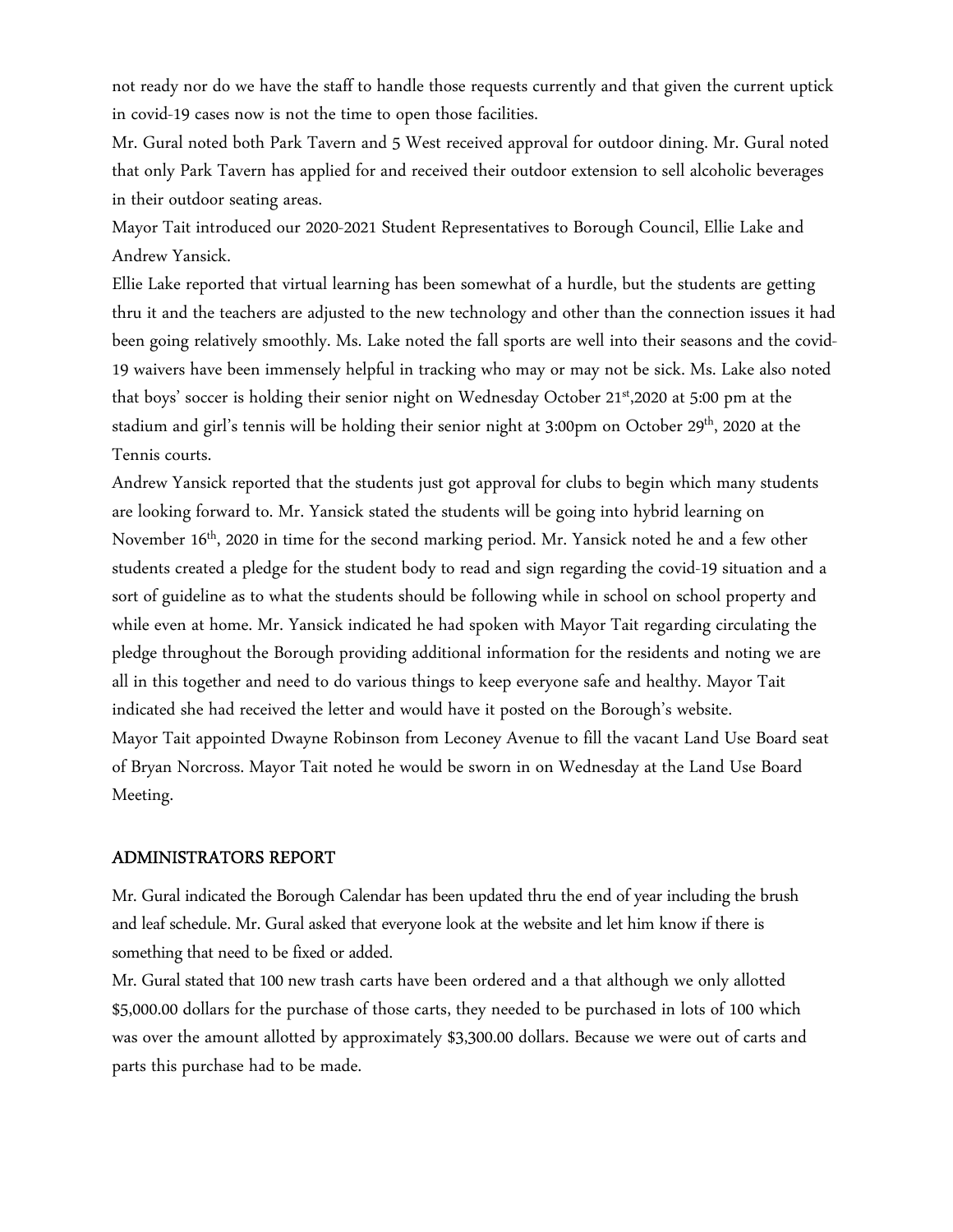Mr. Gural stated the traffic study request letter regarding the traffic signaling at Broad Street and Cinnaminson Avenue and Broad Street and Highland Avenue was sent to the County by Mr. Rosenberg; and we await their response

Mr. Gural reminded all the November Council Caucus meeting will be held at 6:00 PM on Monday November 2nd, 2020 as it is the night before elections.

Mr. Gural indicated the NJ Local Government Emergency Fund allocated \$93,936 for Palmyra Borough. Mr. Gural explained this is the covid-19 relief funds to help municipalities that hare having financial burdens due to covid-19. Mr. Gural indicted Mr. Gerkens will be working with several department heads in gathering that information to apply for those funds.

Mr. Gural indicated the next "Did You Know" should be about sidewalks. Mr. Gural indicated he would have it posted by the end of week.

Mr. Gural stated the 2020 Municipal Best Practices Inventory is due by November 3rd, 2020. Mr. Gural explained the inventory is a tool which the Division of Local Government Services uses to determine each Municipalities allocation of state aid. Mr. Gural noted it is sixty questions which need to be read into the record including our responses at a public meeting. Mr. Gural indicated the public hearing will be held at the November  $16<sup>th</sup>$ , 2020 meeting.

### MAYOR AND COUNCIL COMMENTS

Mrs. McCann thanked the Riverton Middle School for coming to Legion Field to clean up the park.

Dr. Cloud -no comment

Mrs. Jenkins - no comment.

Mr. Allmond- no comment

Mrs. Russell noted the panelist at the Bethany Church event regarding equity in education was the best thing she has attended, noting the attendance of Malik Howard, Councilwoman Jenkins and others.

President Howard thanked Bethany Church for holding an anti-racism forum on Saturday noting Councilwoman Jenkins was a panelist and a lot of information was available and given.

Mayor Tait noted the Borough was up to 91 positive Covid-19 cases. Mayor Tait indicated she had spoken with Mrs. Robinson regarding inequality within the Borough. Mayor Tait indicated she was going to add it to the Mayor's Advisory Committee for additional discussion. Councilwoman Cloud indicated she would like to help with that discussion. Mayor Tait advised all to get their flu shots this year.

Mayor Tait asked Mr. Gural and Mr. Rosenberg if there were items for closed session. Mr. Gural and Mr. Rosenberg indicated no.